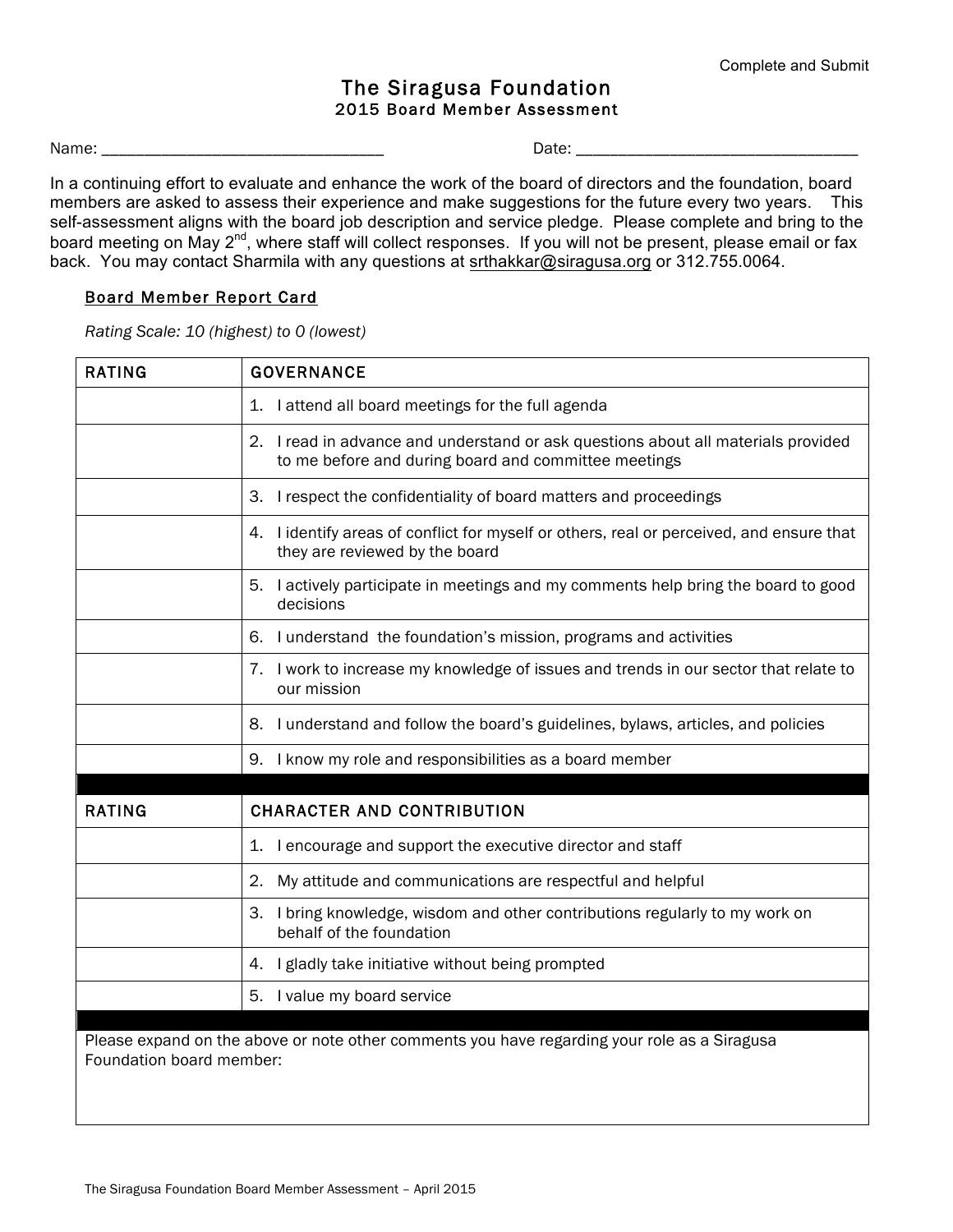*Total Score (Possible score of 140):* 

## Board of Directors Report Card

|                                                                                         |                                                                                                                                                                                                            | <b>Excellent</b> | Good | Poor | Unacceptable |  |  |
|-----------------------------------------------------------------------------------------|------------------------------------------------------------------------------------------------------------------------------------------------------------------------------------------------------------|------------------|------|------|--------------|--|--|
|                                                                                         | 1. Board has full shared understanding of its<br>roles and responsibilities; members<br>understand the primary duties of the board to<br>be governance, compliance, financial oversight<br>and grantmaking |                  |      |      |              |  |  |
|                                                                                         | 2. Board members understand the organization's<br>mission, values, vision, and priorities and<br>review these often                                                                                        |                  |      |      |              |  |  |
| 3.                                                                                      | Board makes strategic decisions that are<br>responsive to trends and other changes in the<br>communities supported                                                                                         |                  |      |      |              |  |  |
|                                                                                         | 4. Governance structure (board, officers,<br>committees, executive and staff) is clear                                                                                                                     |                  |      |      |              |  |  |
| 5.                                                                                      | Board meetings facilitate focus and progress<br>on important organizational matters                                                                                                                        |                  |      |      |              |  |  |
| 6.                                                                                      | Board attends to policy-related decisions which<br>effectively guide operational activities of staff                                                                                                       |                  |      |      |              |  |  |
|                                                                                         | 7. Board members work well together as a team;<br>different perspectives are encouraged and<br>incorporated into decision-making                                                                           |                  |      |      |              |  |  |
| 8.                                                                                      | Board works closely with, evaluates, and<br>supports the activities of the executive director                                                                                                              |                  |      |      |              |  |  |
| 9.                                                                                      | Board receives regular reports on<br>finances/budgets, program performance, and<br>other important matters                                                                                                 |                  |      |      |              |  |  |
|                                                                                         | 10. Board actively oversees the investment<br>portfolio to achieve the most gain and manage<br>risk                                                                                                        |                  |      |      |              |  |  |
| 11. What issues have most occupied the board's time and attention during the past year? |                                                                                                                                                                                                            |                  |      |      |              |  |  |
|                                                                                         | 12. What would you consider the most significant board accomplishments since your time on the board?                                                                                                       |                  |      |      |              |  |  |
|                                                                                         | 13. Are there ways we can improve board performance?                                                                                                                                                       |                  |      |      |              |  |  |